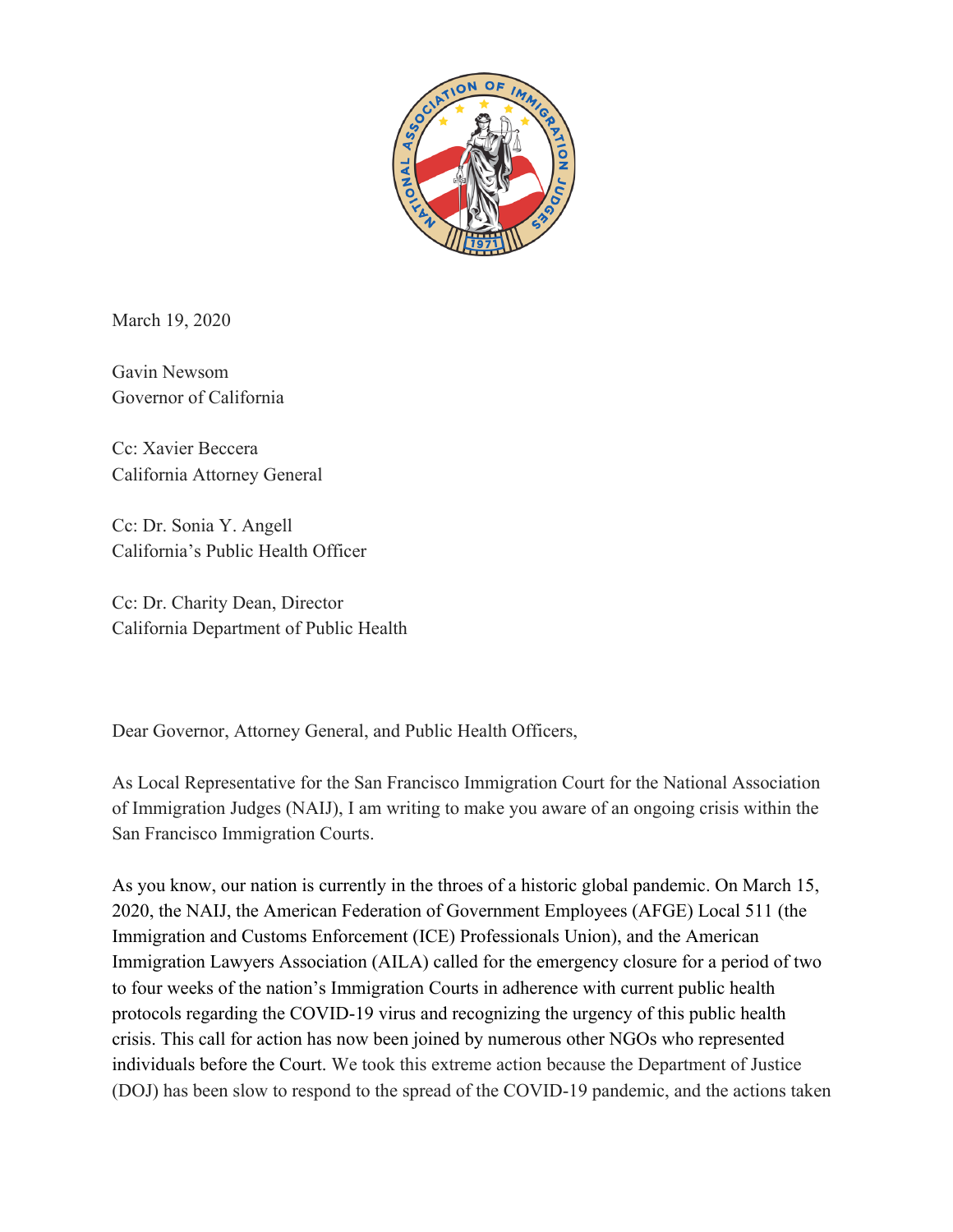by DOJ are not premised on transparent scientific information.

While NAIJ commends DOJ for its decision on March 18, 2020, to temporarily suspend non-detained individual and master calendar hearings, this step is plainly insufficient. In San Francisco, DOJ continues to hold hearings for detained Respondents. These hearings are attended by Immigration Judges, Respondents, attorneys for Respondents and for the DHS, witnesses, and interpreters. We are deeply concerned for the health and safety of these parties, and of the broader community since every hour we learn of more individuals who have contracted COVID-19 symptoms. Because carriers can be asymptomatic for long periods, there is simply no way to be sure these hearings are not exposing participants to the COVID-19.

Further, in San Francisco, DOJ continues to require all Judges and Court staff - at both the detained and non-detained courts - to report to work as usual. DOJ continues these operations and requirements in spite of the Shelter in Place Order issued by the Department of Public Health on March 16, 2020. To be clear, all of the Immigration Judges and Court personnel are under a mandatory directive by the City and County of San Francisco to shelter in place, *while at the same time are being ordered by the Department of Justice to continue to report to work.* Immigration Judges, Legal Assistants, Judicial Law Clerks, Security Staff, and a host of other behind-the-scenes personnel that work at the San Francisco Immigration Court are all profoundly affected by DOJ's failure to take responsible action based on the available scientific evidence.

Finally, in San Francisco, DOJ continues to accept in-person filings from the public, rather than limiting parties to filing by mail. This ill-conceived decision encourages parties to flout the Shelter in Place Order; Respondents reasonably fear negative consequences - including removal - for late filings and are more likely to come to court with documents in person. It also exposes Court staff to potentially infected attorneys and litigants who come to Court to file in person, an action DOJ expressly authorizes at this time.

By failing to close the San Francisco Immigration Courts for a reasonable period during this crisis, DOJ is failing to meet its obligations to ensure a safe and healthy environment within our City. NAIJ is mindful of the consequences a full court closure would entail and there are particularly vulnerable situations that warrant specialized considerations. For example, (a) steps should be taken to conduct immigration bond redetermination hearings telephonically during this period; (b) the Department of Justice should implement the use of telework and technological solutions which has been advocated by the Administration; and (c) the prioritization of matters where appropriate, including detained bond matters. There is no dispute that closing the courts is a difficult decision that will impose significant hardship, particularly for those in the Migrant Protection Protocols and detained Respondents. But these are extraordinary times.